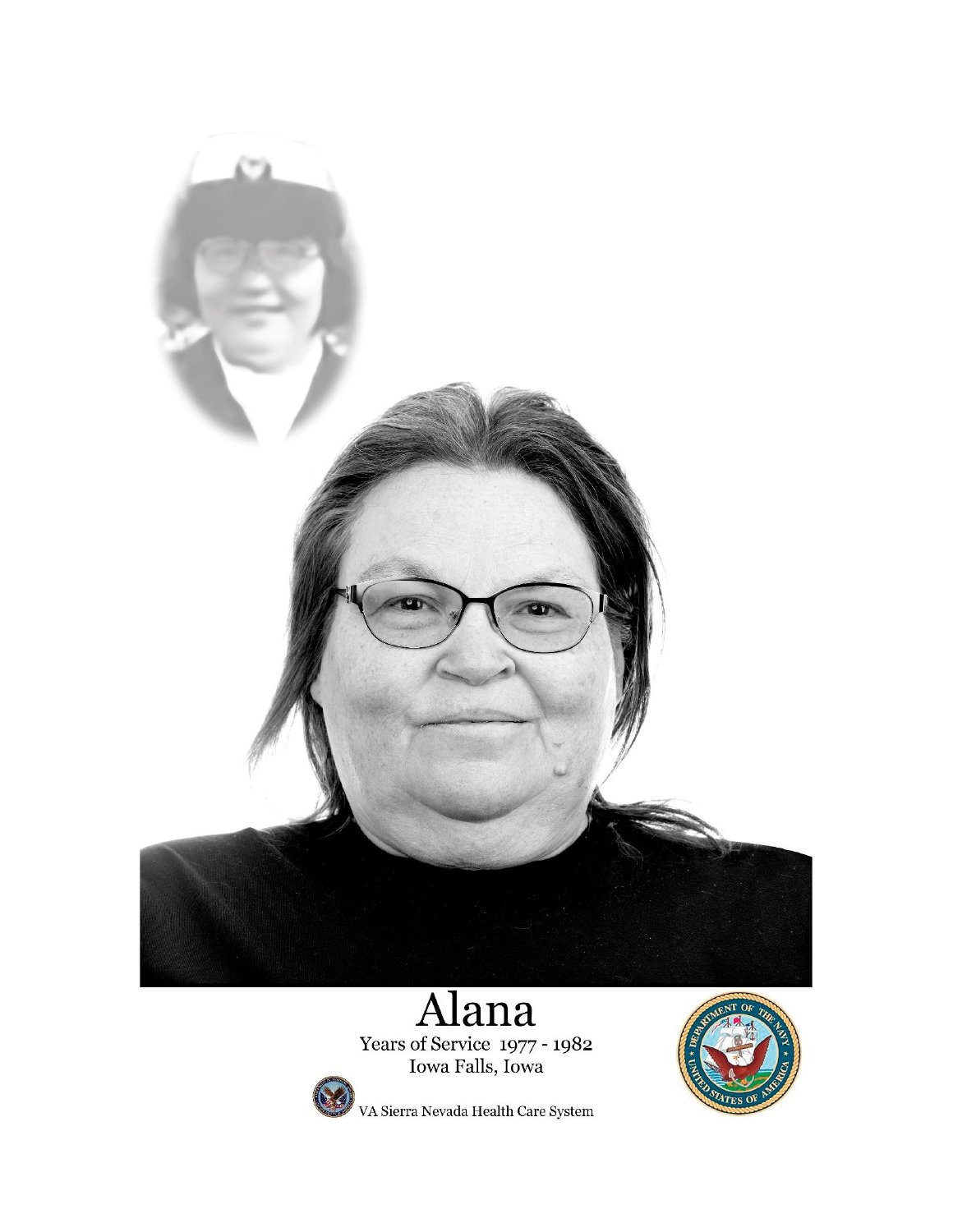

# **My Life MY STORY**



# **ALANA**



# **UNITED STATES NAVY**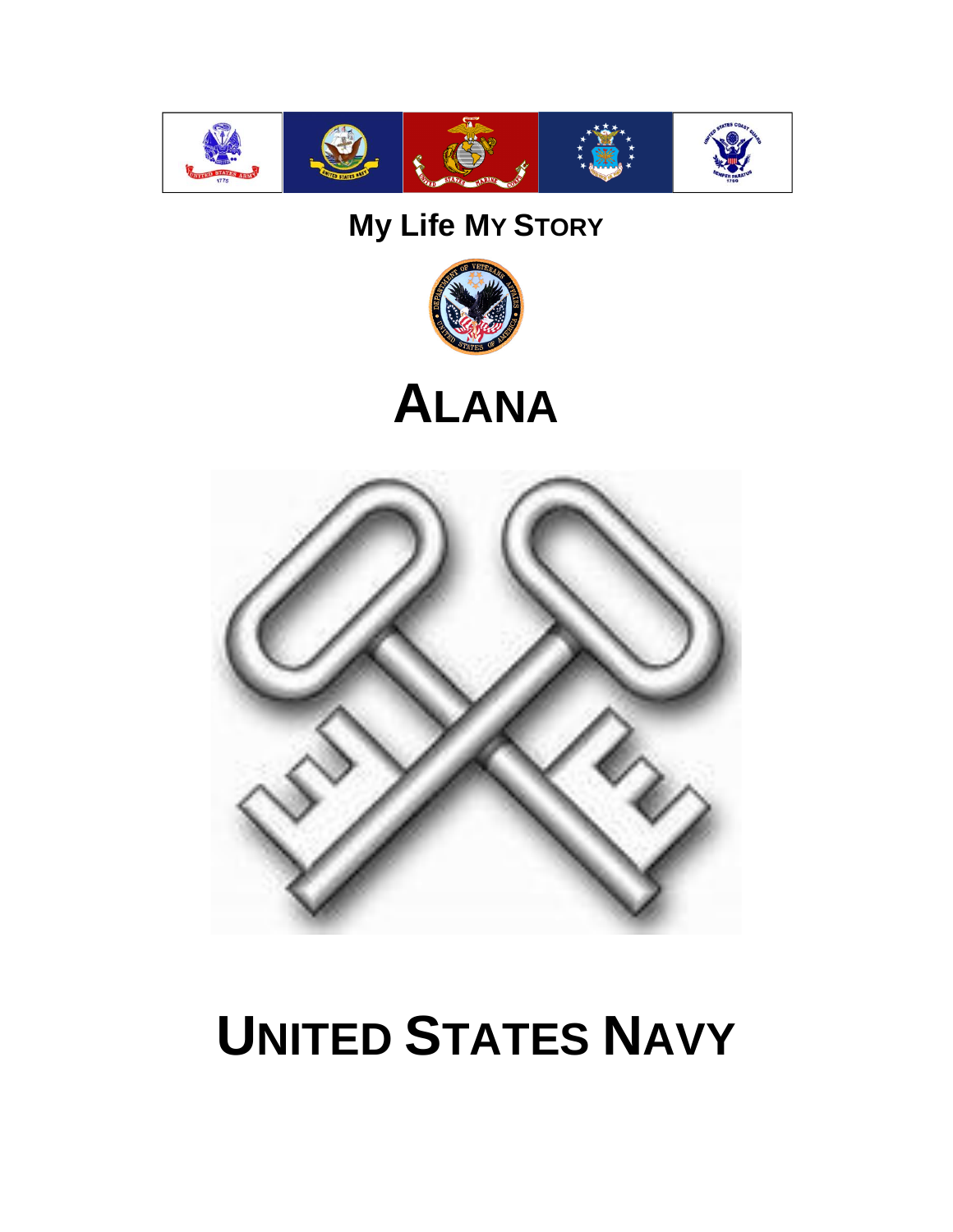The **purpose** of me telling my story is that I want people to **understand** me. These life experiences have made who you see here in front of you today. I spent a lot of time by myself. I don't mind being by myself; I love to travel, and I can do it alone. That's my salvation. Now, I can't do that. That's why I feel loss, loss, and more loss, forever loss—financial, home, and my cats.

I was born in July 1959 in Iowa. Truthfully, I felt I drew the short stick in life. I just felt that I was born with something that said, "You are going to have a lot of obstacles to overcome and deal with." At age fifty-eight, I have dealt with ten lifetimes' worth, and I am tired of it. I've always felt hindered in life.



I had Dr. Jekyll and Mr. Hyde for a father. I never knew what his mood would be. Once, I had a paper route when I was a freshman. My mother always got up to help me deliver the papers. This one Sunday was Mother's Day. Mom and I worked it out so that she didn't have to help me that morning. I was going to deliver the papers on my bike and make several trips back and forth. I was going along my route, and my mom drives up. Dad was having a fit. He had sent mom after me because he thought I was going to ruin my bike. We had to take the bike home and then, we finished delivering the papers.

When we get home, we walk in, and my dad is reading my little sister a story. He precedes to back me in a corner. He had this big wooden cane, and he was holding it up over my head.

He's got me by my clothing and began shaking me back and forth. He banged his fist into my breastbone. It was hard to breathe for the next few days. He was mad that I had taken the bike.



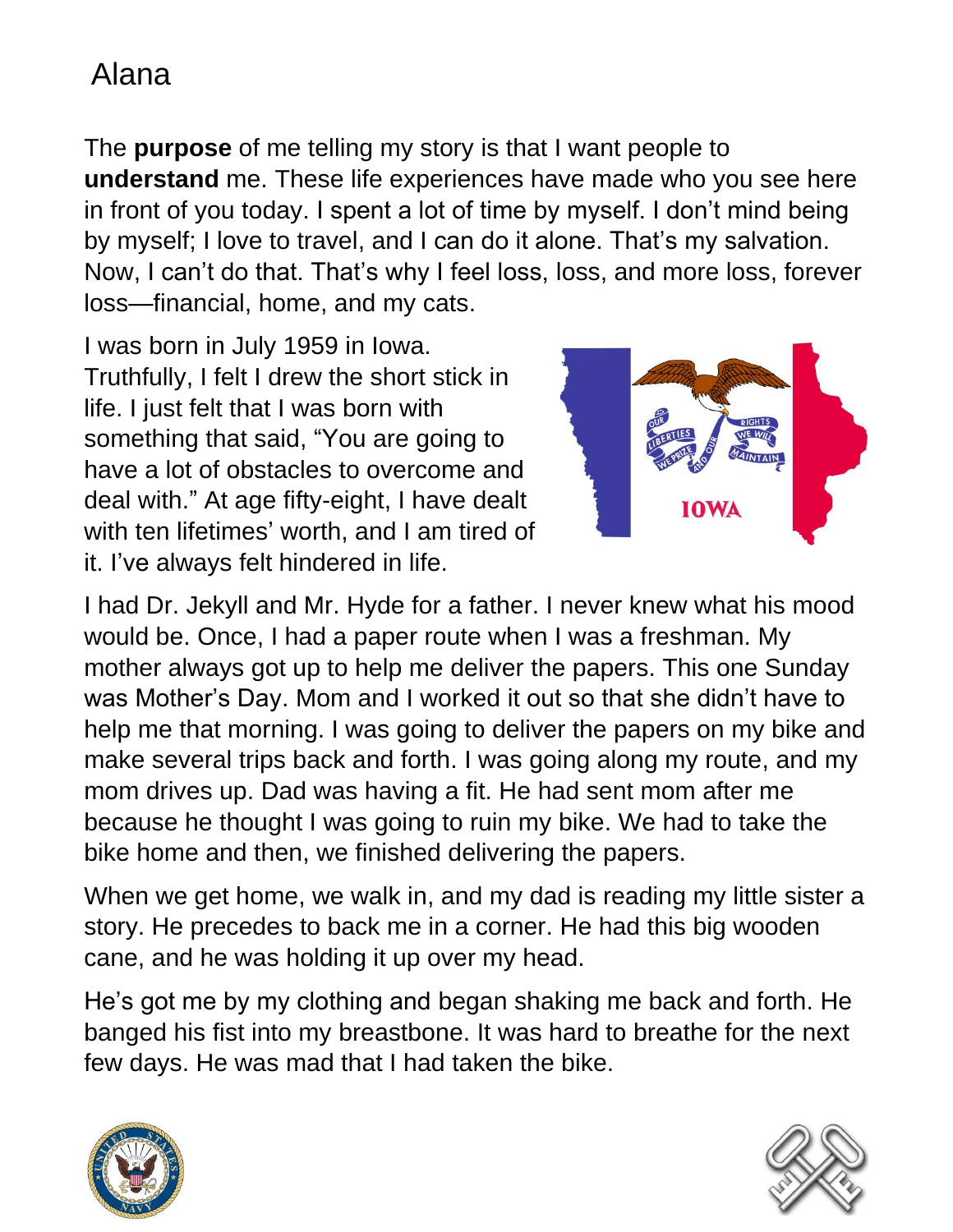Dad did this stuff, and everyone was supposed to forget. I never forgot. I don't know why dad was so angry.

Both of my parents told me I had terrible handwriting. At my jobs, I would write very meticulously and slowly. That didn't float well at my jobs. Also, if I'm at the store and need to sign a check or a credit card receipt, people will be tapping their fingers and of course, that just makes me more nervous. This kind of thing severely handicapped me in working. I am fifty-eight years old and low income. People ask me why I don't go back to work. People tend to dismiss me; I don't know if they're rude or don't want to be bothered.

Dad also hated multi-tasking. I remember we were putting up the Christmas tree. It was a fake tree. We were getting the tree out, and dad said let's read the directions. This wasn't the first year to put up this tree. I am nervous by nature anyway, so I started putting ornaments on the branches that were on. Dad said loudly, "Oh no, let's not get rammy, don't get rammy." This meant, I guess, don't get in a hurry, or do one thing at a time.

I moved around a bit when I was small. From birth to third grade, we lived on a farm outside of Alden, Iowa. From fourth grade to seventh, we lived in Alexander, Iowa. I was the fat little kid. "Oh fatty, fatso." I got called that by my classmates; I was always upset by that. I spent a lot of time by myself. Mom finally divorced Dad in 1975, after leaving him three different times.

She moved up north to Iowa Falls. My mom and I are close, closer than d-a-d. She was a great mother. She helped me when dealing with dad. Besides his violent outburst and never knowing, he was a good provider and a good dad in that sense. We never went without.



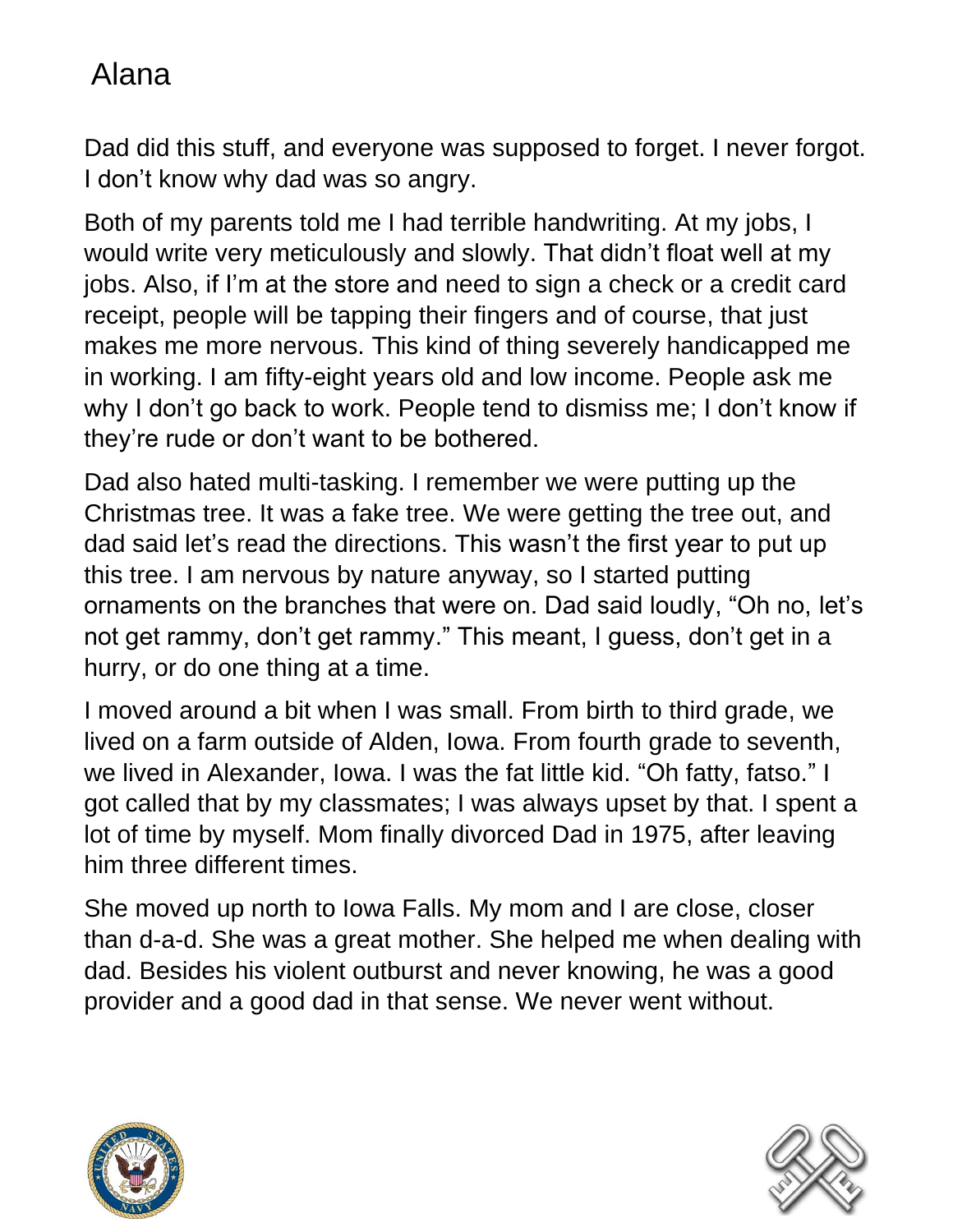However, when I was fifteen, I made the decision to live with dad. I wanted to stay because I was just starting to make friends and fit in. I was going to Clarion High School.

During the weeks that mom and dad were breaking up and getting back together, I was missing school—two weeks out of three. We received a letter saying I need to do better in school. This was during the quarter that we were studying grammar. Grammar was always hard for me.

Mom decided to show a united front with dad and said, "You need to do better in school." I felt like a bug squashed in the window. I couldn't tell them that missing school was why I was failing.

I had this teacher, Mrs. Young. I adored her, adored her. I was a sophomore in high school, and she is the American Lit teacher. Mrs. Young had started teaching late in life. She really saved my emotional health during this time of the divorce.

I could go to school and see Mrs. Young. She was like my second mom since my mom was living up north. I really wanted my mom to meet Mrs. Young.

The door opened when Mrs. Young, the director of our drama club, was directing Thornton Wilder's *Our Town*.

My grandmother and mom would come to my events. I was in band, choirs, and drama club. They came to see the play. My dad also came. He saw me introducing them. This was the risk factor. We went home, and he began



to berate me. He said, "Mrs. Young didn't want to meet your mother," over and over.



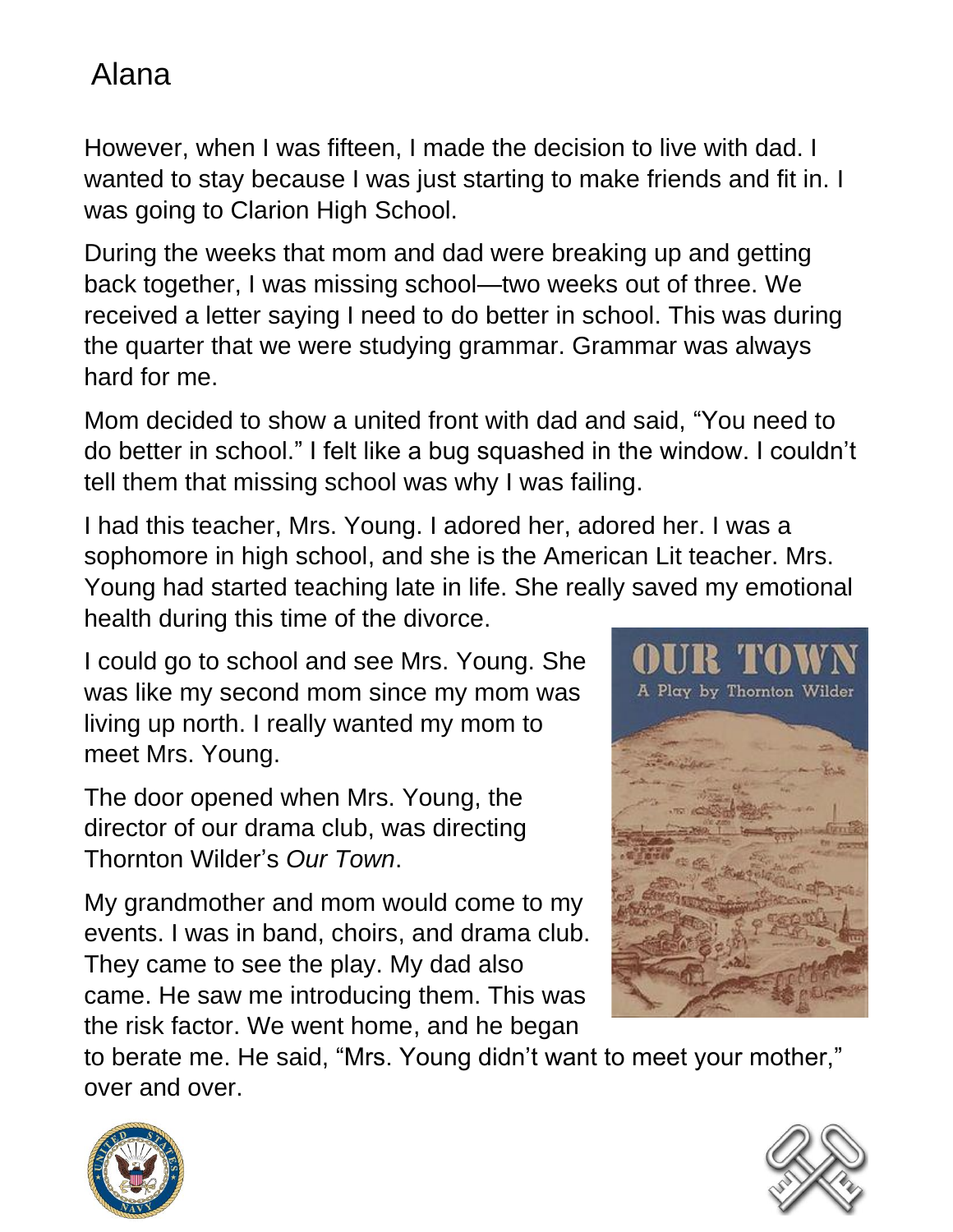

I didn't dare tell dad about how highly I thought of Mrs. Young and how I had dreamed of mom and her meeting.

I graduated from high school in 1977. I joined the Navy's delayed entry program. I joined the Navy because of their slogan, "It's Not Just a Job, It's an Adventure."

**My weight has always been an issue**. When I was a sophomore, dad said I weighed too much; so, I said, "Let me join Weight Watchers!" I joined

Weight Watchers and lost the weight, 130 pounds. I kept the weight off as a senior but then, I joined the Navy, and I started going to the chow hall. Ugh! I like food. I was cut lose in the chow hall, yeah doggie. They made the hometown buffet, free. I love a buffet. I picked up some weight in boot camp.

My military time was a mellow time of my life. I went to boot camp in Orlando, Florida and then A school in Meridian, Mississippi. My first duty station was Naples, Italy, Command Fleet Air Mediterranean.

I arrived in April 1978 and left in April 1980. I was too young to appreciate Italy. I met my husband, Alan, in Italy.



We were married in 1979 by the mayor of Bagnoli in a civil ceremony.



Alan was stationed AFSOUTH, NATO, Allied Forces Southern Europe. He got out in April 1979.

I was a storekeeper; I worked in the fuel office. We ordered the fuel for the carriers and other naval ships. We ordered it to the fuel ports that were over there.



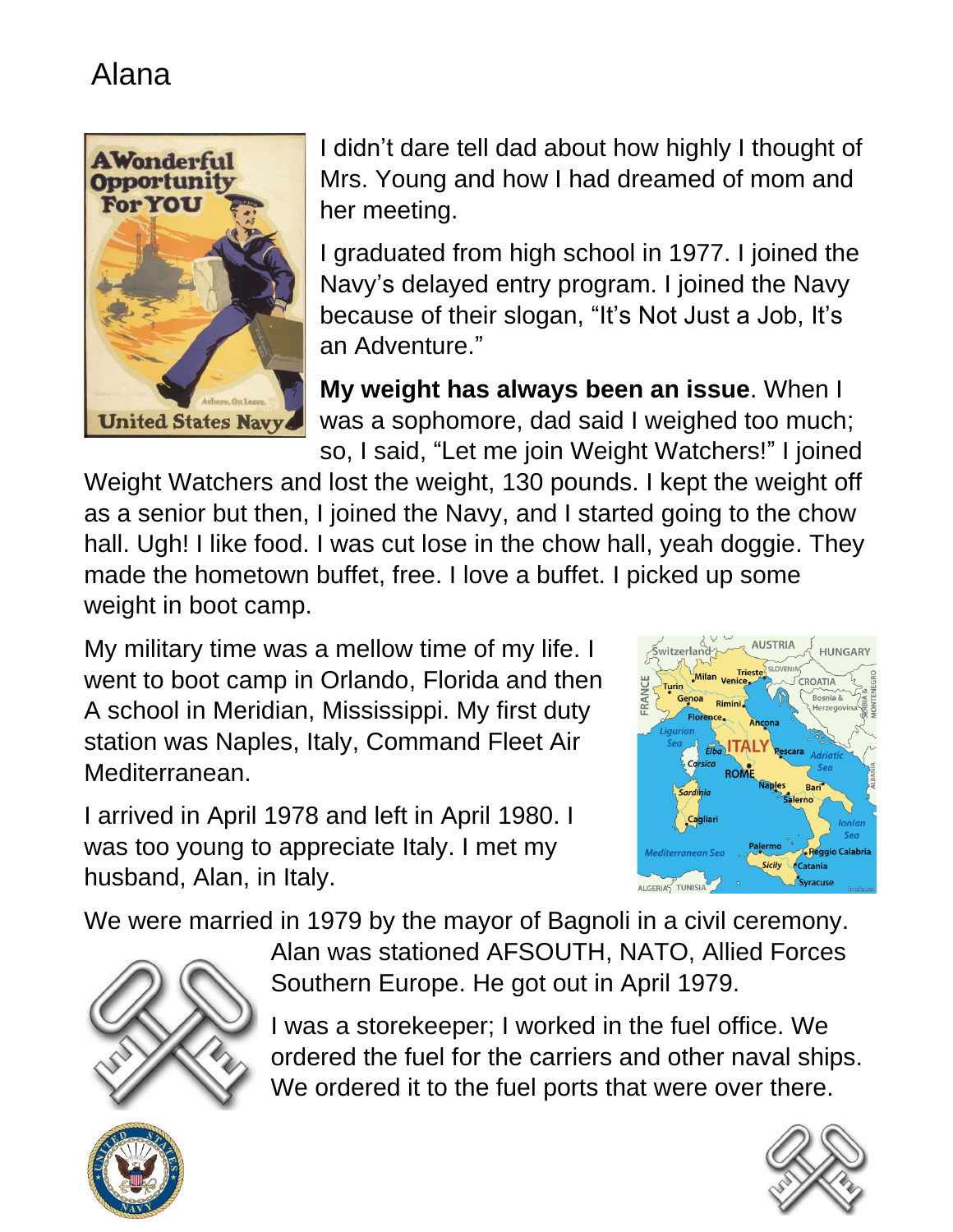It was an office job, secretary. I worked with Rita; she was an Italian national, civil service. She would order the fuel via a message. I typed up the messages. I wasn't thrilled about office work. I thought I would be out in the warehouses or something. The Iranian Hostage Crisis was happening during this time.

This was my first exposure to terrorist issues, being that I was from small town Iowa. As Americans, we were told not to go out alone; so, we didn't go out, and I got pregnant. We bought a t-shirt that said, "Made in Italy" for our baby.

I got orders to NAS Cecil Field for two years. Aaron was born in August 1980. I worked in the Serv Mart there on base for a year. Then, I went over to the Aviation Support Division and worked in the office, filing. That was a very unstimulating job. I took a stand and let them know how mushed my brain had gotten.

It worked, and they transferred me to the Pre-Expended Bin section. It was a small section that had the tiny little diodes and parts that cost up to \$250 each. We ordered for the squadrons. I enjoyed this. It was small and compact and still a warehouse.

My regret about the military is I didn't get my Good Conduct Medal. I so looked forward to getting that one red hash mark and my Good Conduct Medal. I was in over four years.

I got marked down on uniform evaluation due to my weight. I wasn't a disciplinary problem; I didn't have any Captain's Mast or NJP.

I just didn't get high enough marks to get a medal. That's what I was told. I discharged in August 1982.

When I got out, we moved back to Stockton, California. Alan's family lived there. His mother, Carole, never really liked me. She viewed me as poor, white trash. She was all about money, and she destroyed our family.



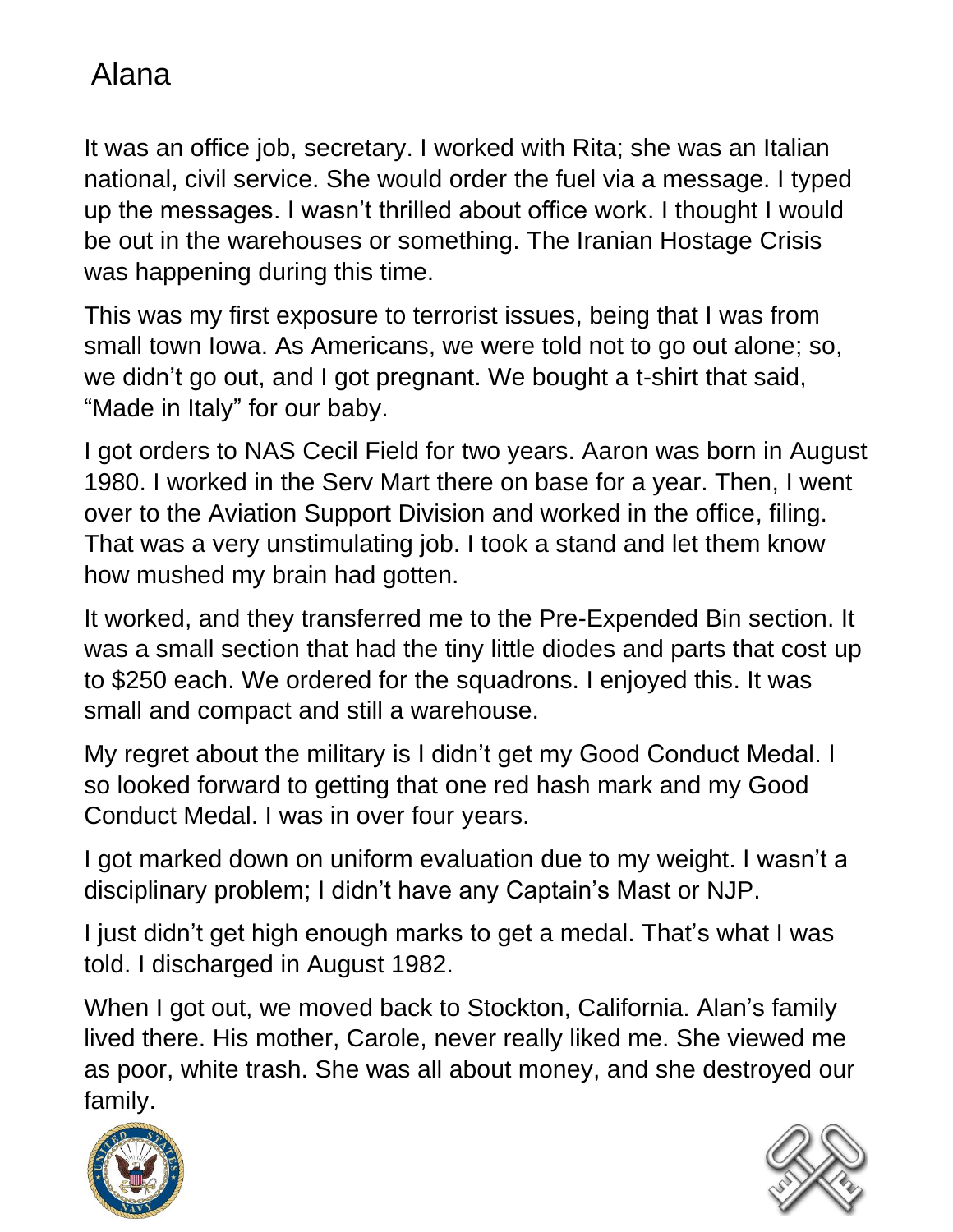We had to stay with her the first few months when we arrived. We went on welfare when we first got there. She made a big deal about it. We had to have all holidays at her house. She would cook all kinds of food, all homemade; the woman could cook!

I would tell the kids not to eat too many goodies, wait for the good food. She would say, "Just let them eat it." The kids would get crazy on sugar. If I tried to calm them down, she would get mad and say, "You don't discipline your kids enough." I couldn't win. She was very critical of my mothering skills. My husband ignored it, and we fought about her a lot. My oldest son, Aaron, and I don't have a relationship because of her.



My youngest son, Austin, was born eight years after Aaron in 1989. Austin is autistic. I took the crappy jobs, so I could be home at night if needed and take care of the boys.

I was tired of working in the office at age forty. I decided I wanted to drive truck. I got my class A license. I spent a lot of money for the license. I thought, I could drive truck and get out and see something. I did it briefly; I didn't really like it.

Since I spent the money for the truck driving school, I took a job driving bus with the San Joaquin Regional Transit District. I toughed it out, and that is the pension that I have now. I had other driving jobs prior to this.

The job I absolutely loved was driving the airport shuttle service. I got to meet people coming and going from all over the United States and the world. I lived vicariously through them, lived the adventure. I started in 2000, but they closed their door in 2001.



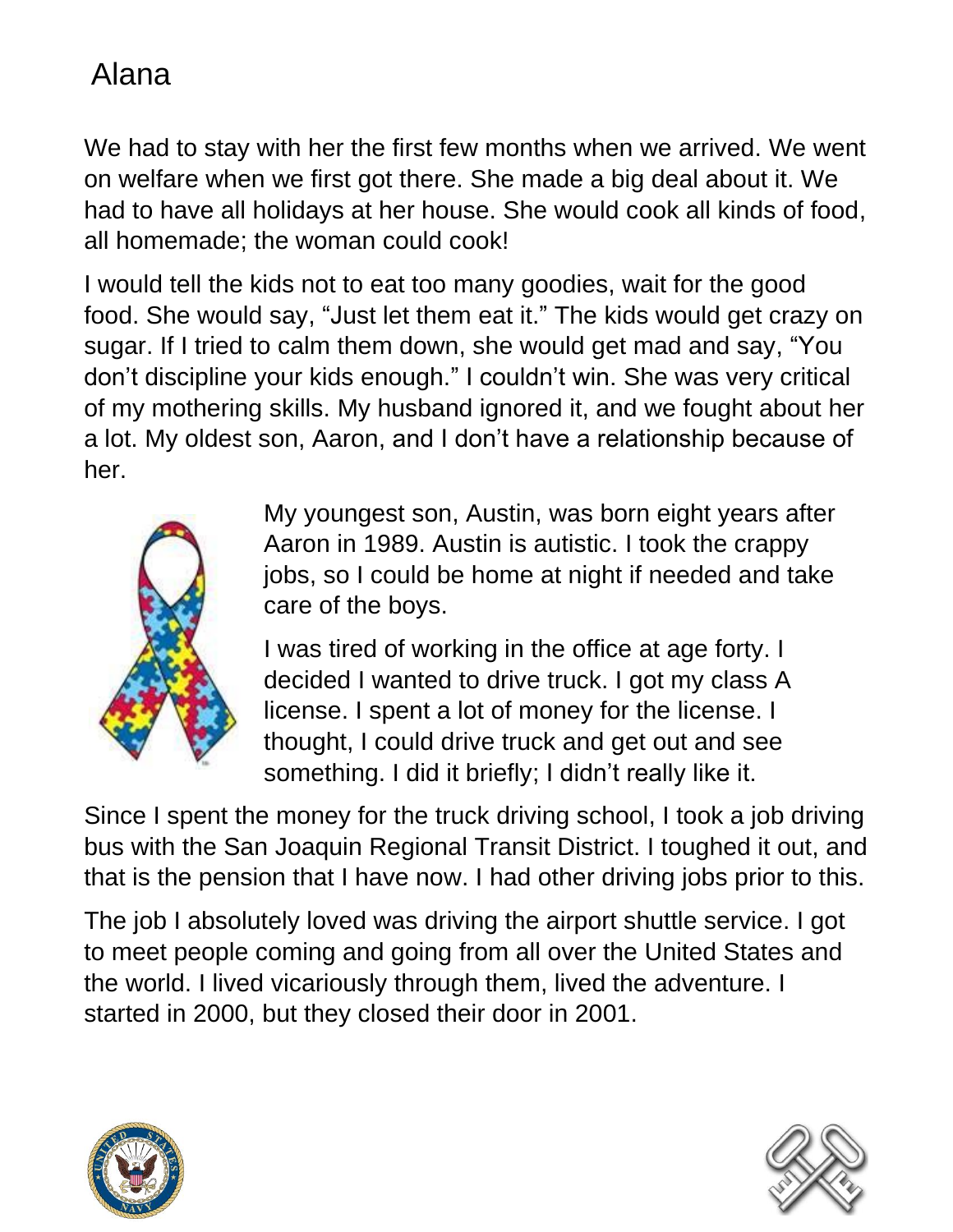In 2006, I went to help take care of my mom in Iowa. When I got home, I found out that my husband had filed for divorce.

It's not that I didn't want the divorce; the marriage wasn't a marriage. I liked the perks of marriage, filing taxes, and such. It was just the timing of it that sucked.

We had one home, with two mortgages. The home we bought in November 1993 was the one and only home we bought in our entire lives, either one of us. We were also only married one time to each other. We divorced, but we never separated or lived apart till he died in April 2013.

My husband, Alan, died after twenty-eight plus years together. He was sixty-two years old and died just like that. Because we were divorced, I got none of his pension after twenty-eight years of marriage. My sons got some, but I had to fight for that.

The mortgages were always paid, always. It was a nice farmhouse. I had inherited the debt of the two mortgages because my name was on the mortgage. I went through a lot trying to keep the house. I finally sold the house and walked away with a small amount of cash. However, I left all the household belongings. I couldn't get any help.

I'm not in contact with Aaron, but he lives in Alameda, California. He also served in the Navy. Austin is living in Stockton, California. We are in contact. Austin calls every now and then. We are closer now than before.

Austin wasn't diagnosed with Autism till he was twenty years old; before they called it oppositional definite disorder. When he was ten, he kicked my rear-view mirror off in my van because he was mad.

Once, we were at Circuit City, he was doing something, and I had to escort him out. He was grabbing and hitting.